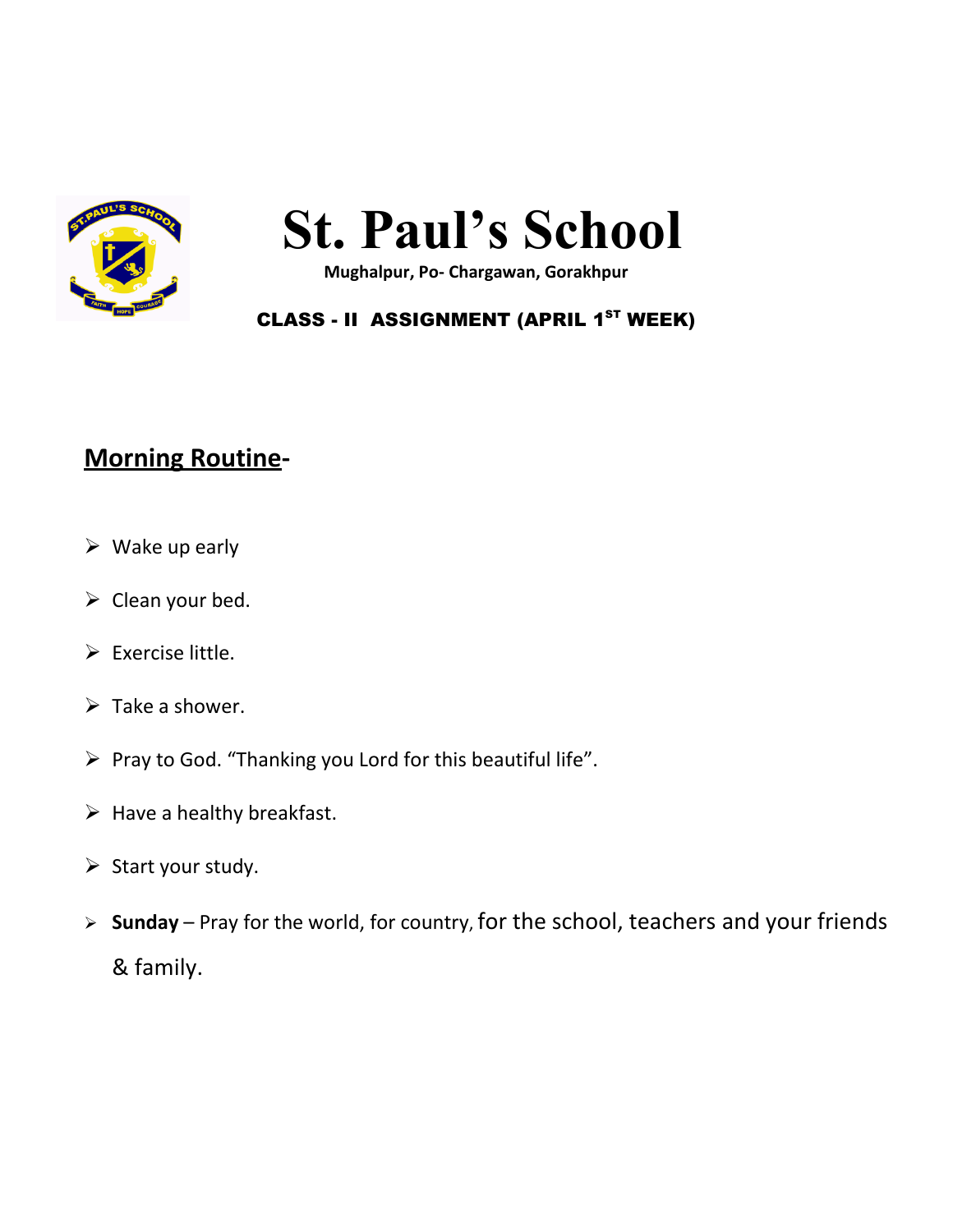|                                       |                                                                                                            | <b>ACTIVITY CALENDAR FOR APRIL 1ST WEEK</b> |                                                  |                                                                                                                         |                                                                   |                                                                                                           |
|---------------------------------------|------------------------------------------------------------------------------------------------------------|---------------------------------------------|--------------------------------------------------|-------------------------------------------------------------------------------------------------------------------------|-------------------------------------------------------------------|-----------------------------------------------------------------------------------------------------------|
|                                       | <b>COMPOSITION</b>                                                                                         | <b>MATHS</b>                                | <b>EVS</b>                                       | <b>READING</b>                                                                                                          | <b>HINDI</b>                                                      | M.Sci.                                                                                                    |
| <b>DAY</b><br>1                       | Learn and write the<br>kinds of noun with the<br>definition of noun and<br>write 2-2 examples for<br>each. |                                             |                                                  |                                                                                                                         |                                                                   |                                                                                                           |
| <b>DAY</b><br>$\mathbf{2}$            |                                                                                                            | Learn and write the<br>tables of 2-10.      |                                                  |                                                                                                                         |                                                                   |                                                                                                           |
| <b>DAY</b><br>$\mathbf{3}$            |                                                                                                            |                                             | Draw the<br>pictures of<br>the 'Sense<br>Organs' |                                                                                                                         |                                                                   |                                                                                                           |
| <b>DAY</b><br>$\overline{\mathbf{4}}$ |                                                                                                            |                                             |                                                  | <b>Read the</b><br>passage and give<br>the answers and<br>learn the<br>difficult words<br>from the link<br>given below. |                                                                   |                                                                                                           |
| <b>DAY</b><br>5                       |                                                                                                            |                                             |                                                  |                                                                                                                         | Read story<br>" सच्चे मित्र "<br>from the<br>link given<br>below. |                                                                                                           |
| <b>DAY</b><br>6                       |                                                                                                            |                                             |                                                  |                                                                                                                         |                                                                   | Draw the<br>pictures and<br>write the moral<br>value of the<br>story (follow the<br>links given<br>below. |

Note: You can staple together unused pages of old note books and give it a new look using your creative ideas, if you have no new note  $\square$  book to write in.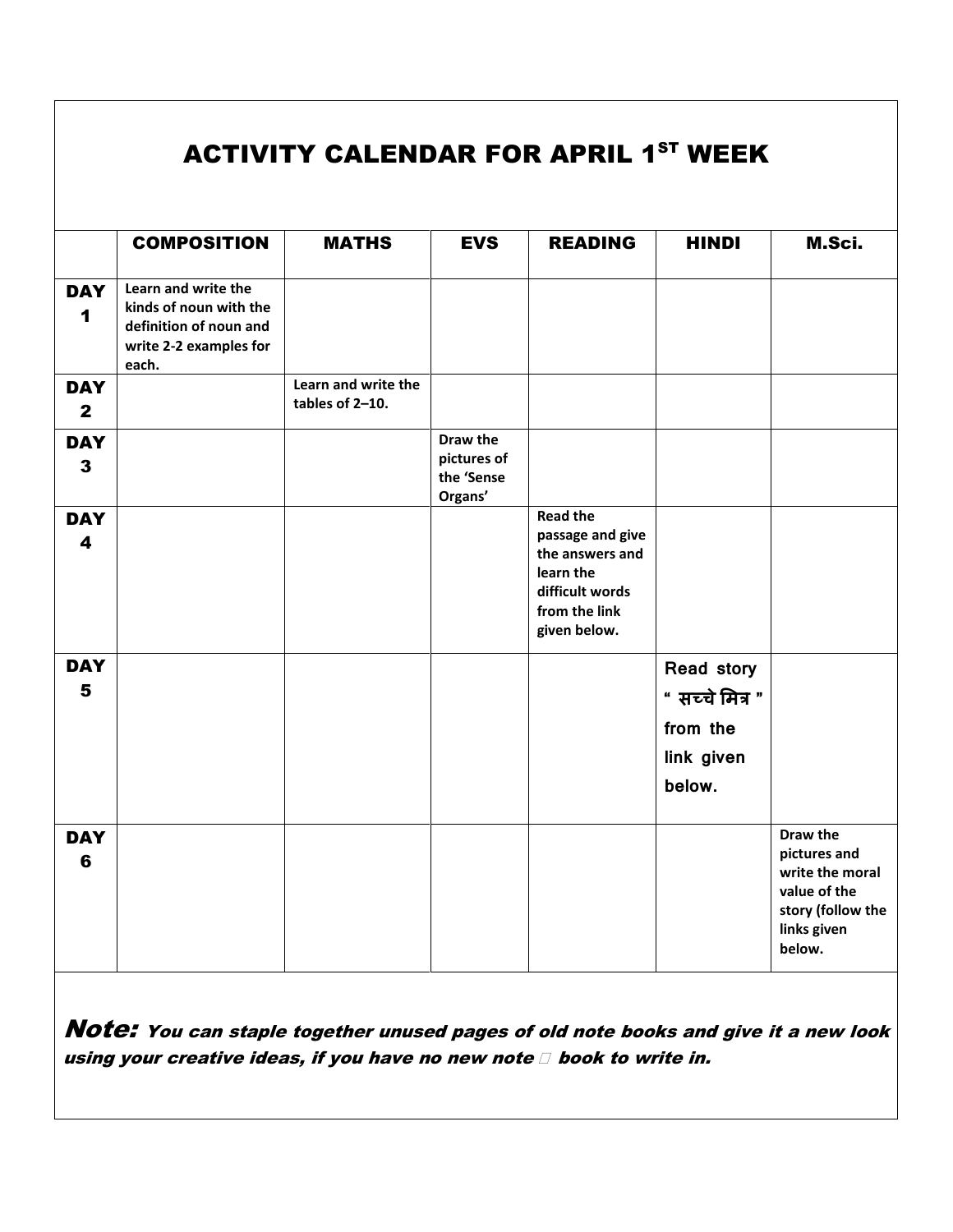# **My Sense Organs**

Use red colour to circle the objects that you can taste, Blue colour to circle the objects that you can hear and yellow colour for the objects that you can smell.



## **Tick the correct answers**

A How many sense organs do we have? i. Three ii. Six iii. Five B Which sense organ tells us that door bell is ringing ? ii. Nose iii. Skin i. Ear c Which sense organ tells us that cactus is sharp? iii. Skin i. Ear ii. Tongue D Which sense organ tells us that Lemon is sour ?

ii. Nose i. Eyes iii. Tongue

### **Match the followings**